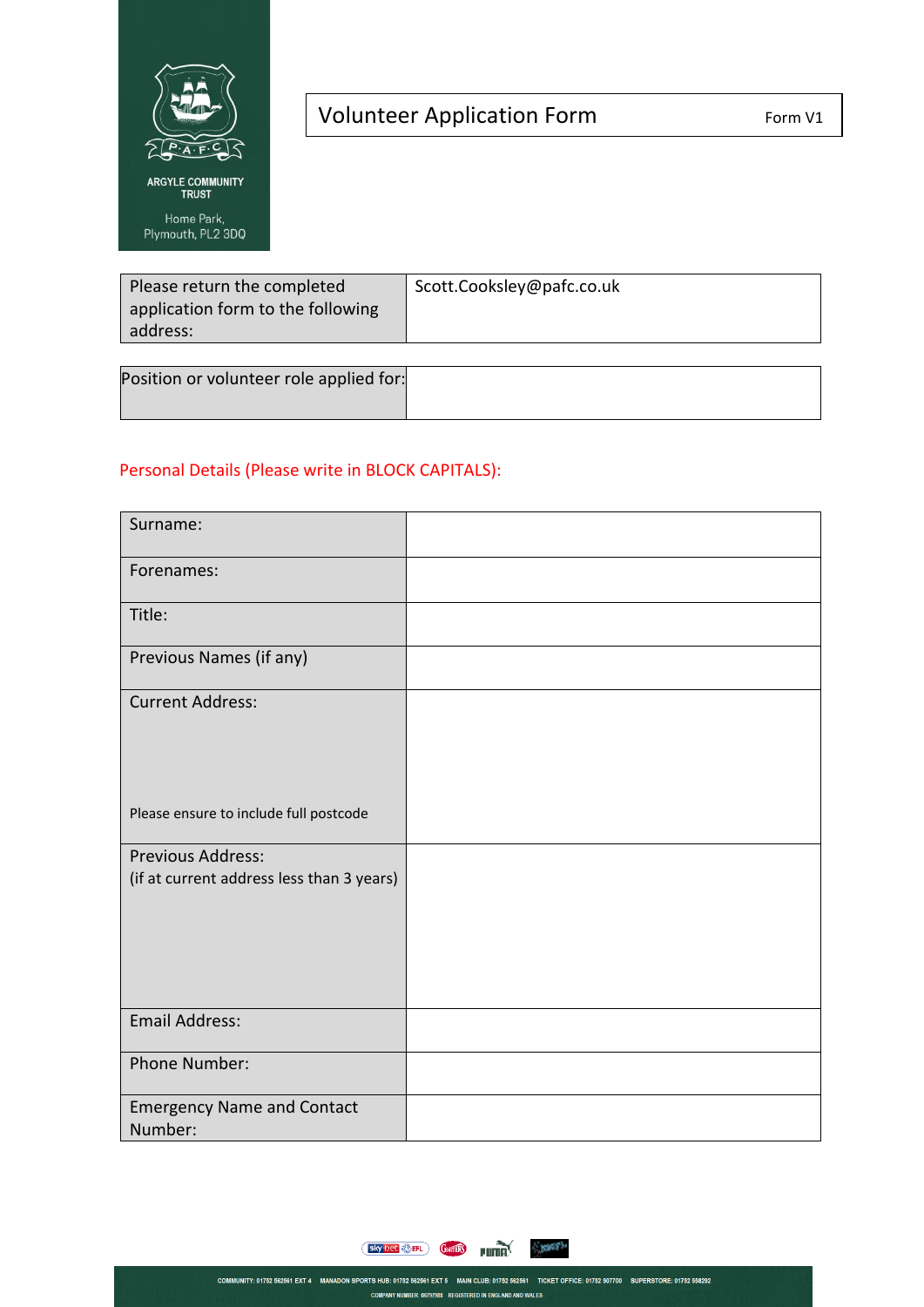

| Please describe any relevant skills<br>you may have from your work<br>history, any voluntary work,<br>domestic responsibilities as well as<br>any other activities that you feel<br>would be relevant to this role: |  |
|---------------------------------------------------------------------------------------------------------------------------------------------------------------------------------------------------------------------|--|
|                                                                                                                                                                                                                     |  |

Please list below any relevant qualifications and the dates these were achieved. Please include any coaching qualifications as well as any first aid or safeguarding training you may have done.

| Qualification | Date Achieved |
|---------------|---------------|
|               |               |
|               |               |
|               |               |
|               |               |
|               |               |
|               |               |
|               |               |



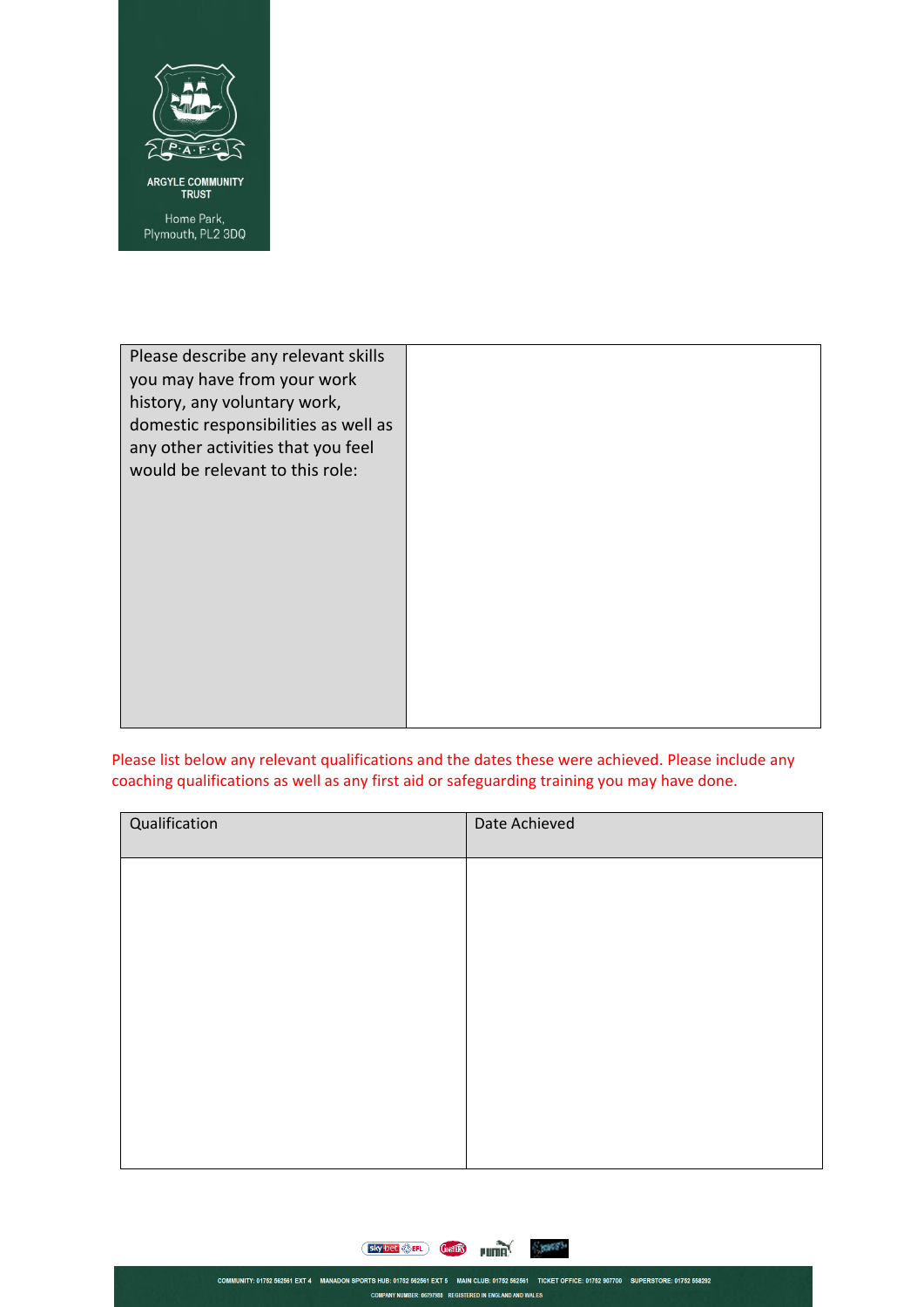

## References

(Please provide details for two references below one of which should be professional or business)

| Reference 1 (professional or business) |  |
|----------------------------------------|--|
| Name:                                  |  |
| Relationship:                          |  |
| Email Address:                         |  |
| Phone Number:                          |  |
|                                        |  |

| Reference 2    |  |
|----------------|--|
| Name:          |  |
| Relationship:  |  |
| Email Address: |  |
| Phone Number:  |  |

Driving Licence Information (Please provide information relating to your driving licence)

| Do you hold a current<br>full driving licence? | Yes                 | No                     |
|------------------------------------------------|---------------------|------------------------|
| <b>Convicting Court Code:</b>                  | Date of Conviction: | <b>Penalty Points:</b> |
|                                                |                     |                        |
| Type of Offence:                               |                     |                        |
| <b>Disqualification Period:</b>                |                     |                        |

## Additional Information (all information provided will be kept in the strictest confidence and only used for the purpose of assessing your suitability for the role you have applied for)

In order to protect the public, the post you have applied is exempt from certain provisions of the Rehabilitation of Offenders Act 1974. You are therefore required to disclose all and any past or pending cautions or convictions, whether spent or otherwise, unless it is either a "protected caution" under the terms of Rehabilitation of Offenders Act 1974 (Exceptions) Order 1975.

| Have you ever been convicted of an offence that is not spent<br>under Rehabilitation of Offender's act 1974? | Yes | No |
|--------------------------------------------------------------------------------------------------------------|-----|----|
| Have you ever accepted a formal police caution?                                                              | Yes | No |
| Are there any outstanding court proceedings against you?                                                     | Yes | Nο |